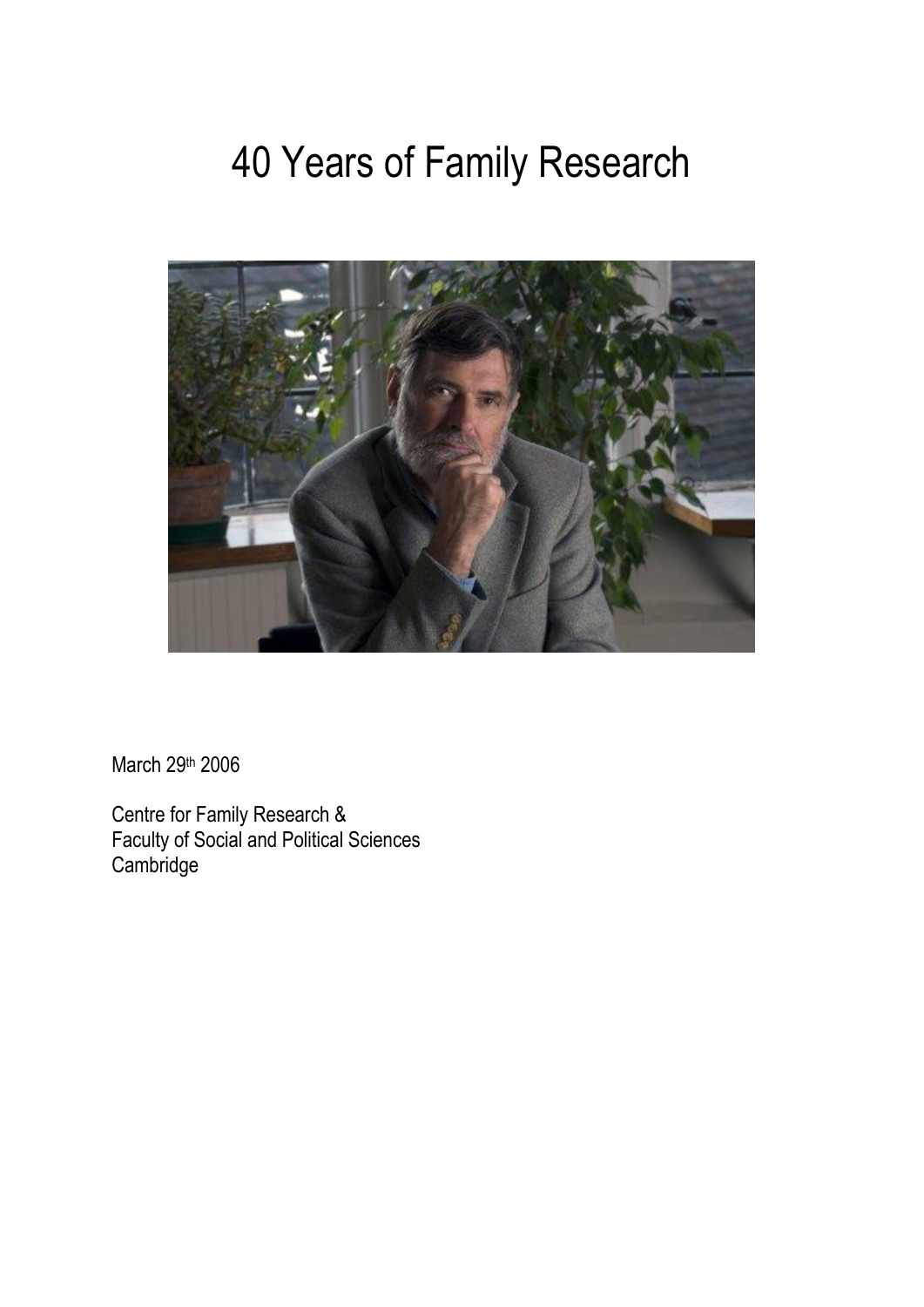#### Programme

Centre for Family Research & Faculty of Social and Political Sciences, Cambridge

| 9.30  | <b>Registration and coffee</b> |
|-------|--------------------------------|
| 10.40 | Introduction                   |

10.45 - 12.30 Session 1 Sponsored by the Lowenfeld Trust Chair: Paul Light Early years: pregnancy, neonates and child development

Judy Dunn: Relationships and understanding others: lessons from naturalistic studies Jo Green: **Psychosocial factors in the increase in caesarean and instrumental births**

Joanna Hawthorne: **Parenting in neonatal units and understanding babies**

**12.30- 2.00 Lunch**

2.00- 3.15 Session 2 Sponsored by the Hart Publishing Chair: Sharon Witherspoon Socio-legal aspects of family life

Mavis Maclean: Family law and family policy Virginia Morrow: Imagining the future: rethinking children and childhood in research

# **3.15- 3.45 Tea**

3.45 – 5.00 Session 3 Sponsored by the Wellcome Trust Chair: Angus Clarke Social and ethical dimensions of human genetics

Theresa Marteau: The Troubled Helix: A decade on........ Nina Hallowell: **Families and genetics: the biological and social**

5.15 Conclusion & Reception Sponsored by Cambridge University Press

# Chair: Susan Golombok

Martin Richards: Reflecting on 40 years of family research

**6.15** Reception - Saltmarsh rooms, Kings College

Cover photograph by Howard Guest ©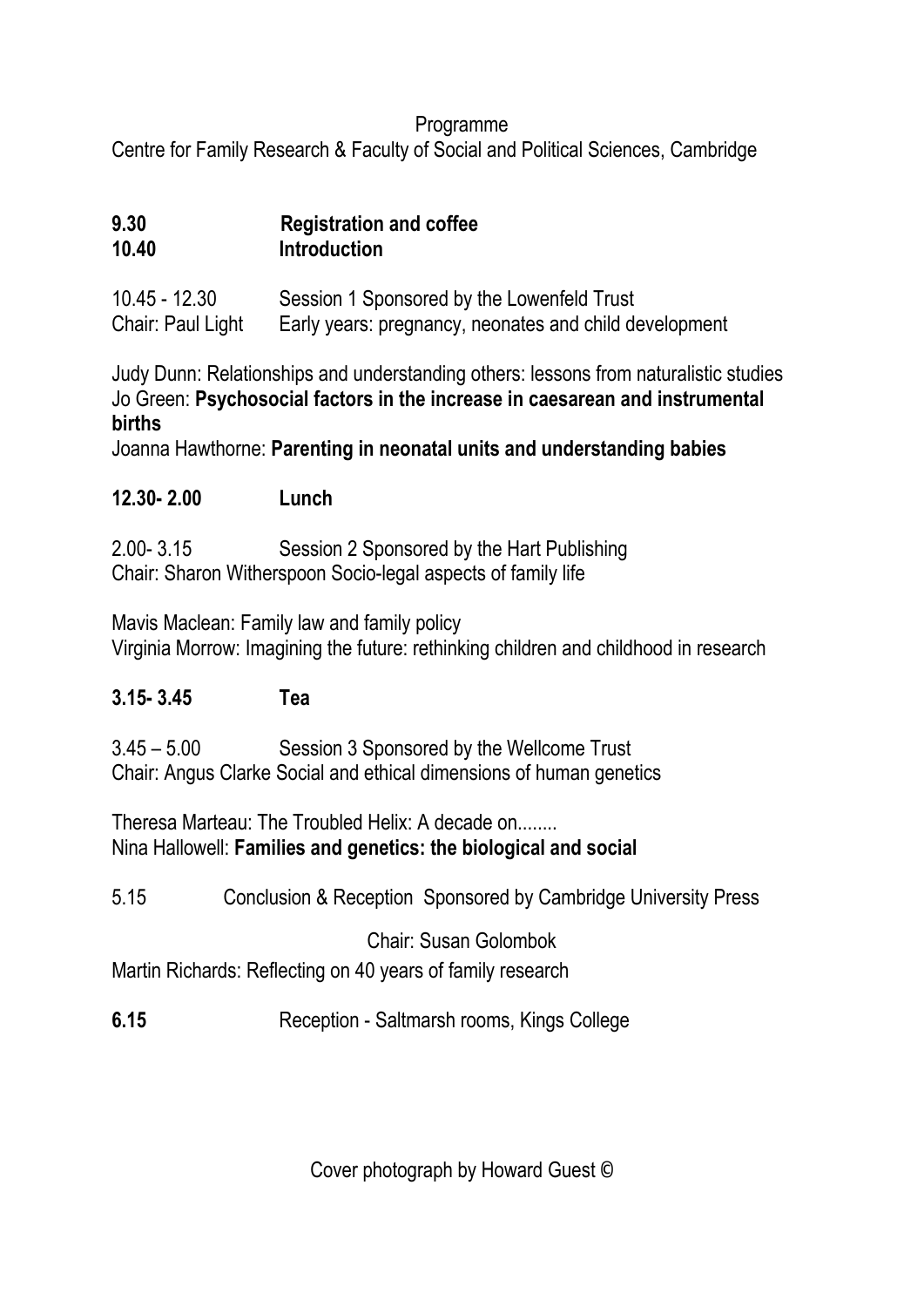# Martin Richards

Martin has studied the family, in many aspects and from many perspectives, from creation to dissolution. He focuses on the interplay between thought and behaviour, revealing especially the ways in which understandings and misunderstandings of relations of inheritance and kinship influence what we do. He deploys a powerful empathic approach that enables him to see others from their own point of view. And he applies what he learns for the good, to policy issues of the greatest importance.

Martin has created a large extended family of colleagues, and provides remarkable support and guidance. He creates opportunities and helps people to make the most of them. This power is exercised with a combination of effectiveness, tact and absence of ego almost entirely alien to academic life. Martin is a nonpareil.

#### **Peter Lipton**

Chair, Centre for Family Research Management Committee *Professor of the History and Philosophy of Science*

## This symposium

To reflect on 40 years of Family Research as undertaken by Martin would require far more than one day. His interests have been much more varied than the three themes that provide the focus for today's meeting. It's quite likely, however, topics as diverse as the maternal behaviour in the Golden Hamster, the impact of imprisonment, fatherhood, sexuality, divorce will all be raised today.

The home for his research has been the Centre for Family Research, a unit that has evolved through many guises, from the Unit for Research on the Medical Applications of Psychology to the Medical Psychology Unit to the Child Care and Development Group, and becoming the Centre in 1992. This symposium will bring colleagues and collaborators from many academic disciplines to the Centre (within the Faculty of Social and Political Sciences) to discuss and reflect on Martin's work as a tribute on his recent retirement as Professor and Director of the Centre for Family Research. But the day is also a time to think of the future and the important questions for those of us still doing family research - and that includes Martin Richards

#### **Helen Statham**

*Senior Research Associate Centre for Family Research University of Cambridge.*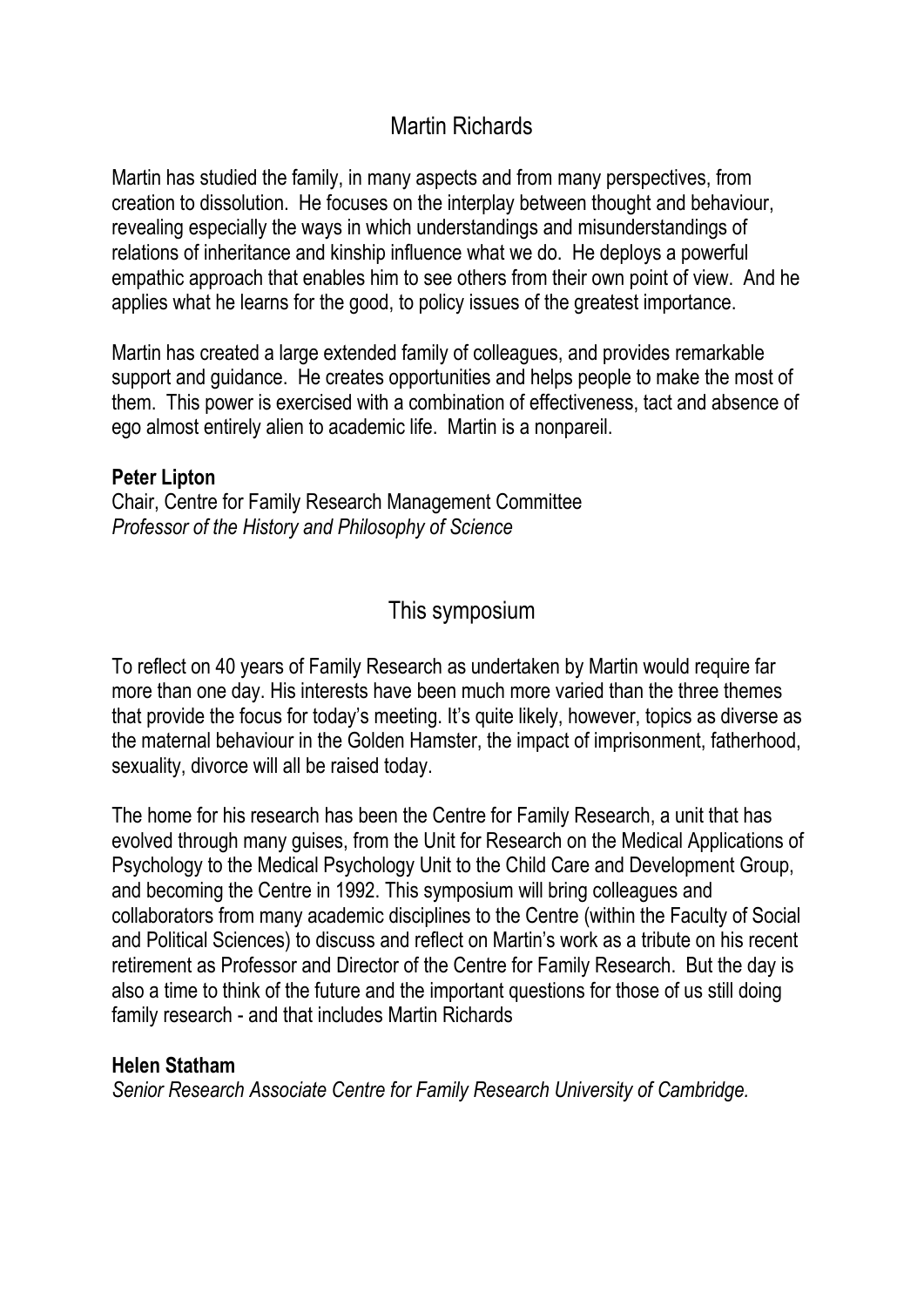Session 1: Early years: pregnancy, neonates and child development

#### **Chair: Paul Light** *Professor and Vice Chancellor, University of Winchester*

I am retiring myself this year, with 36 years 'service'. I 'entered service' as a research assistant at the Unit for Research on the Medical Applications of Psychology (URMAP). URMAP was housed in what might generously be called temporary buildings in the back garden of a house in Station Road, buildings we shared, rather improbably, with a radio carbon dating laboratory. Martin Richards, with Judy Bernal, directed the Nuffieldfunded longitudinal study I worked on, and Martin also supervised by PhD. I left in 1974.

For good or ill, I suspect PhD supervisors typically make a lasting impression on their supervisees. In my case, Martin Richards not only made a lasting impression but has been a lasting influence. This influence has in a sense been more a matter of style than substance; I have not followed the research paths that interested Martin, nor indeed the career path he took. But my developing sense of what it meant to be an academic and my sense of what academic leadership might look like were enormously influenced by him.

We used to joke that Martin's dishevelled 2CV was a car for someone who thought of himself as not having a car. Similarly his leadership was perhaps that of someone who did not think of himself as a leader. His personal appearance, often as dishevelled as his car, and his softly spoken style made few claims for the role and position of a leader. But lead he did.

It has been said (though I don't remember by whom) that the most important task of leadership is to create an appropriate culture for an organisation. Certainly in those early days, Martin's role in this respect was crucial. He recruited people who brought a variety of perspectives and abilities and created a climate which stimulated their creativity rather than cramped their style. Everything was informal, understated, laced with humour. But there was no cynicism; our underlying sense of purpose was grounded in an ideological commitment to make a positive difference in the world. How far any of us have succeeded in that is another matter, but the aspiration to do so was part of the shared consciousness that held us together as a research group. Like Rilke's Unicorn, we were fed not with corn but with possibilities of being, and many of us have been trying to fulfil those possibilities ever since.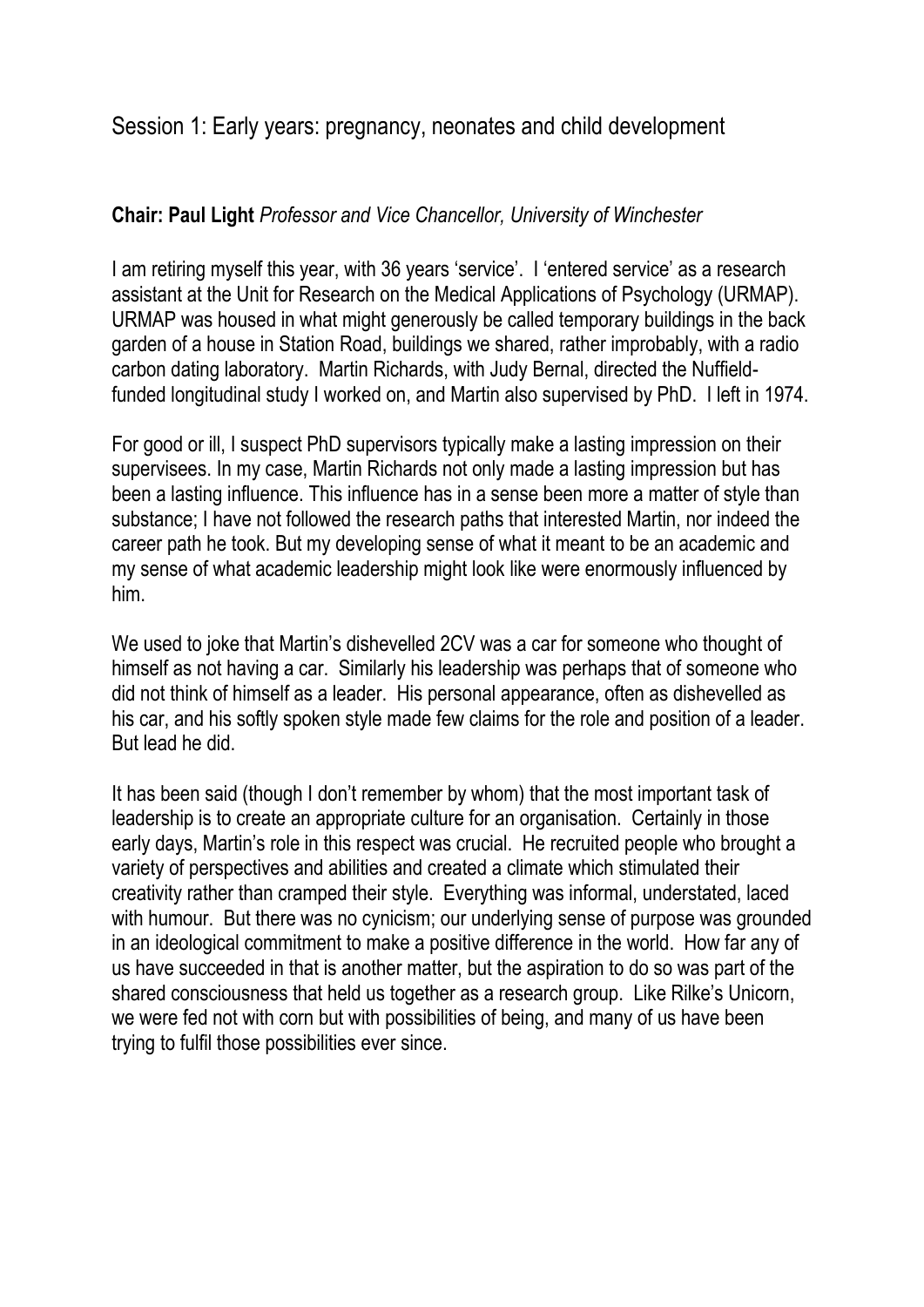#### **Psychosocial factors in the increase in caesarean and instrumental births**

#### **Jo Green** *Professor of Psychosocial Reproductive Health,* University of York

Martin has had a long-standing interest in childbirth, with important work throughout the 1970s looking at the effects of maternity care policies and practices on women and babies. By the 1980s, issues of 'choice and control' in childbirth were being addressed and Martin's important paper 'The trouble with choice in childbirth' (1982)<sup>1</sup> is still quoted today.

The "Great Expectations" study2 arose from a grant held by Martin Richards, John Hare and Rhys Williams, funded by the Nuffield Trust and the Health Promotion Research Trust. Over 700 women from four Health Districts in southeast England completed detailed questionnaires antenatally and postnatally covering all aspects of their care around birth. Great Expectations became a well-known and influential study in the UK and abroad. We gave written evidence to the House of Commons Inquiry into Maternity Services that eventually led to the document Changing Childbirth (Department of Health, 1993). A second edition of the report was published by Books for Midwives Press in 1998. This carried a foreword by Kate Jackson, Director of the Changing Childbirth Implementation Team - a testament to the study's standing and influence on maternity care policy. The study has also been influential in the field of midwifery education, having been incorporated into numerous core texts for pre and post registration midwifery programmes, and thus becoming part of the evidence base that new generations of midwives use to inform the care they give to women.

This all begged the question of the extent to which women's expectations and experiences might have changed as a result. The Nuffield Trust and NHS Executive Northern & Yorkshire Regional Research & Development agreed to fund a 're-study', "Greater Expectations?"<sup>3</sup> to investigate this question and today's presentation draws on that study.

<sup>1</sup>Richards MPM (1982) The Trouble with 'Choice' in Childbirth Birth: 9, 253-260. <sup>2</sup>Green JM, Coupland VA & Kitzinger JV (1998) Great Expectations: A prospective study of women's expectations and experiences of childbirth. Second edition. Books for Midwives Press

<sup>3</sup>Green JM, Baston HA, Easton SC & McCormick F (2003) Greater Expectations: The inter- relationship between women's expectations and experiences of decision making, continuity, choice and control in labour, and psychological outcomes. Summary report, Mother & Infant Research Unit, University of Leeds.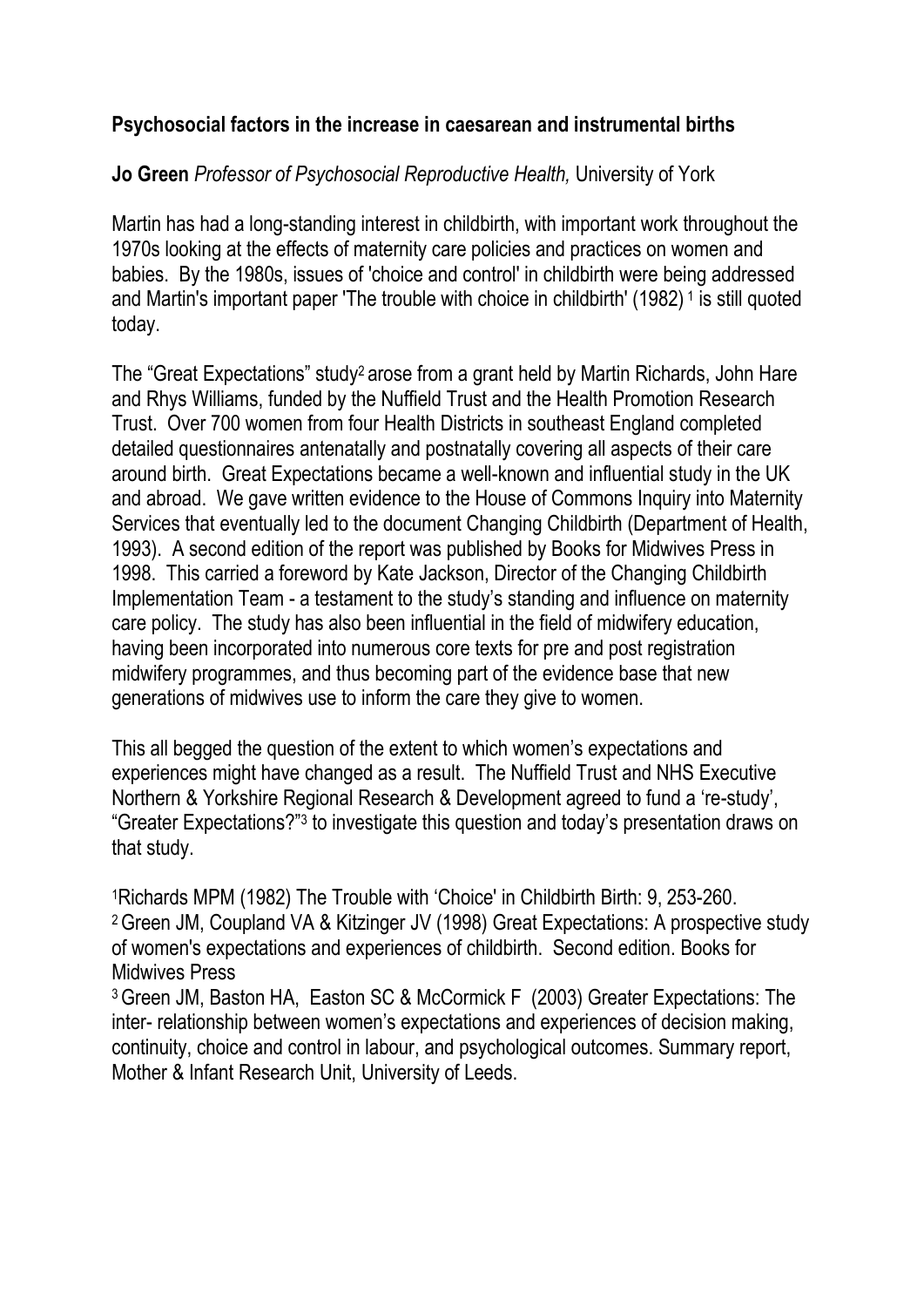#### **Relationships and understanding others: lessons from naturalistic studies**

**Judy Dunn** FBA Research Professor, Social, Genetic & Developmental Psychiatry Centre, Institute of Psychiatry, London

Martin Richards' research in the 1970s provided a key framework for my own early work. Martin invited me to be a colleague in his plans for a longitudinal study of babies beginning at birth, involving naturalistic home observations throughout infancy, and following the children up to school age. Martin's enthusiasm for the project, his originality and imaginative interest were central to the research, and the lessons from that pioneering study were wide and important, both for developmental research and for obstetric practice. Just one of those lessons was the predictive importance of individual differences in early relationships, and the importance of a focus on both mother and baby for prediction to later development.

In my own work that followed the study with Martin, the great value of naturalistic observations was borne out repeatedly and in different domains. It was shown in for instance the links between socioemotional and cognitive development in the development of children's mindreading and their moral development, the role of communication and language in the emotional world of children, the significance of children's relationships with their siblings (neglected in systematic research until the late 1980s) and what we can learn from studying that relationship, the network of relationships with family and friends within which children grow up, and the significance of changes in the family network. The beginnings of my own research career lay in our joint study of the beginnings of babies' lives, and that wouldn't have happened without Martin's confident and creative approach to the study of families.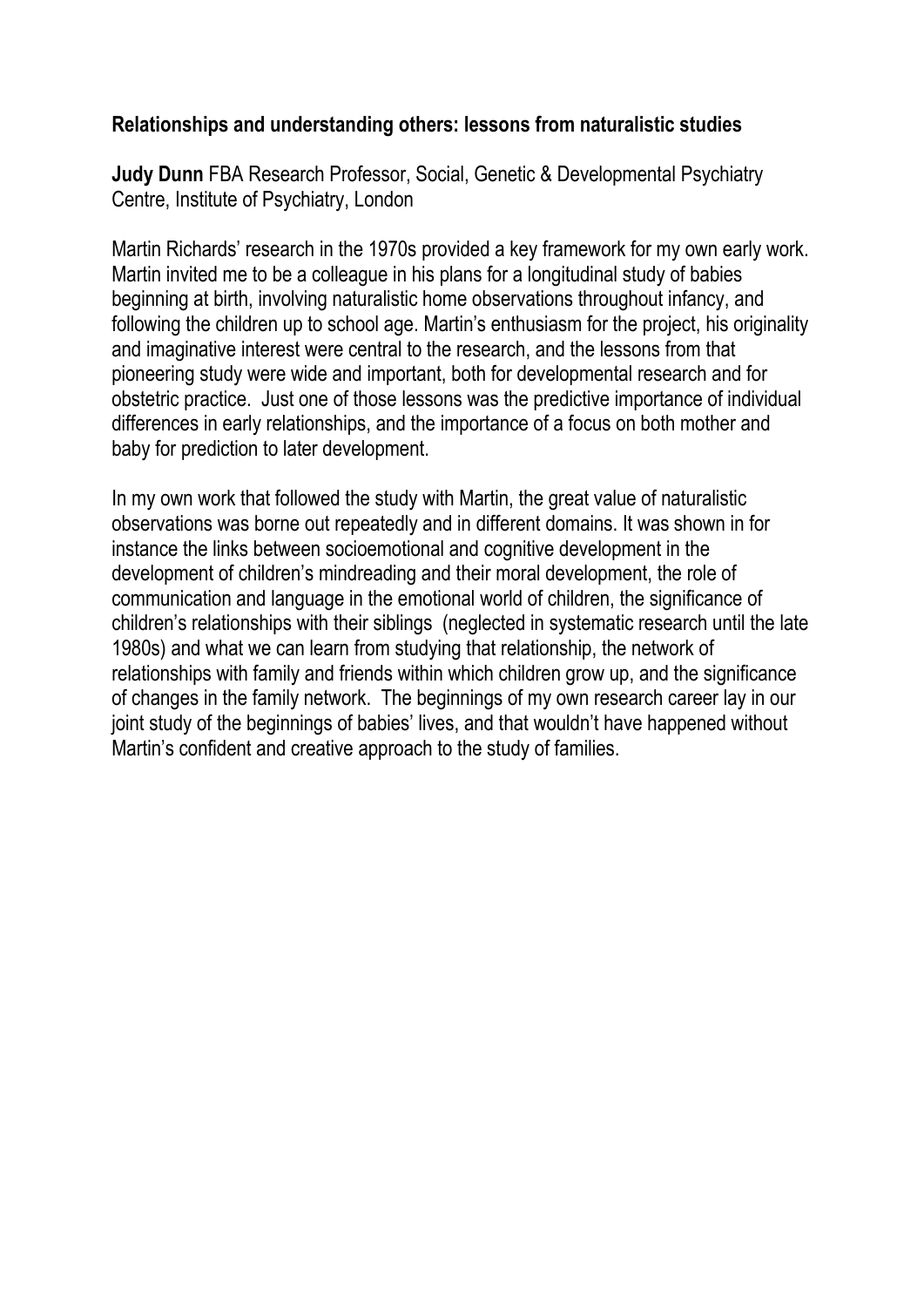#### **Parenting in Neonatal Units**

**Joanna Hawthorne** *Senior Research Associate, Centre for Family Research, Cambridge & Coordinator and Trainer, Brazelton Centre*

In 1975, I became Martin's research assistant and then his research student, and the topics studied have fascinated me ever since. His research project on "Parental visiting of babies in a special care baby unit" was the first of its kind in England and one of the privileges of being involved was to meet many of the pioneers in the field both from the USA and UK. Martin introduced me to the Neonatal Behavioural Assessment Scale developed by Dr. Brazelton, a tool which has shaped the way I work with families, and which I now teach. Martin taught me how to work with the medical profession and encourage their understanding of parenting in a medical setting. In this paper, at first I describe issues arising from two studies in neonatal units, exploring practices and information-sharing respectively, and the difficulties for parents of premature and ill babies, as well as for staff working in these units. Secondly, I describe the role of a psychologist in a neonatal unit supporting parents' understanding of their babies using the Neonatal Behavioural Assessment Scale. Finally, I describe the work of the Brazelton Centre in Great Britain, where we teach health professionals about infant behaviour and ways to support early parent-infant relationships in hospital and community settings.

#### [www.brazelton.co.uk](http://www.brazelton.co.uk/)

Hawthorne JT, Richards MPM, Callon M. A study of parental visiting of babies in a special-care unit. Chapter in Separation and Special Care Baby units. Eds. FSW Brimblecombe, MPM Richards and NRC Roberton. Spastics International Medical Publications, London 1978

Hawthorne, JT Psychological Aspects of Neonatal Care. Chapter in Roberton's Textbook of Neonatology, 2005

Alderson, P, Ehrich K, Hawthorne J, Killen M, Warren I. Foretelling Futures: dilemmas in neonatal neurology. A social science research project 2002-2004. End of project report. www.ac.uk/ssru

Hawthorne, J. Using the Neonatal Behavioural Assessment Scale to support parentinfant relationships. *Infant 2005; 1(6): 213-18.*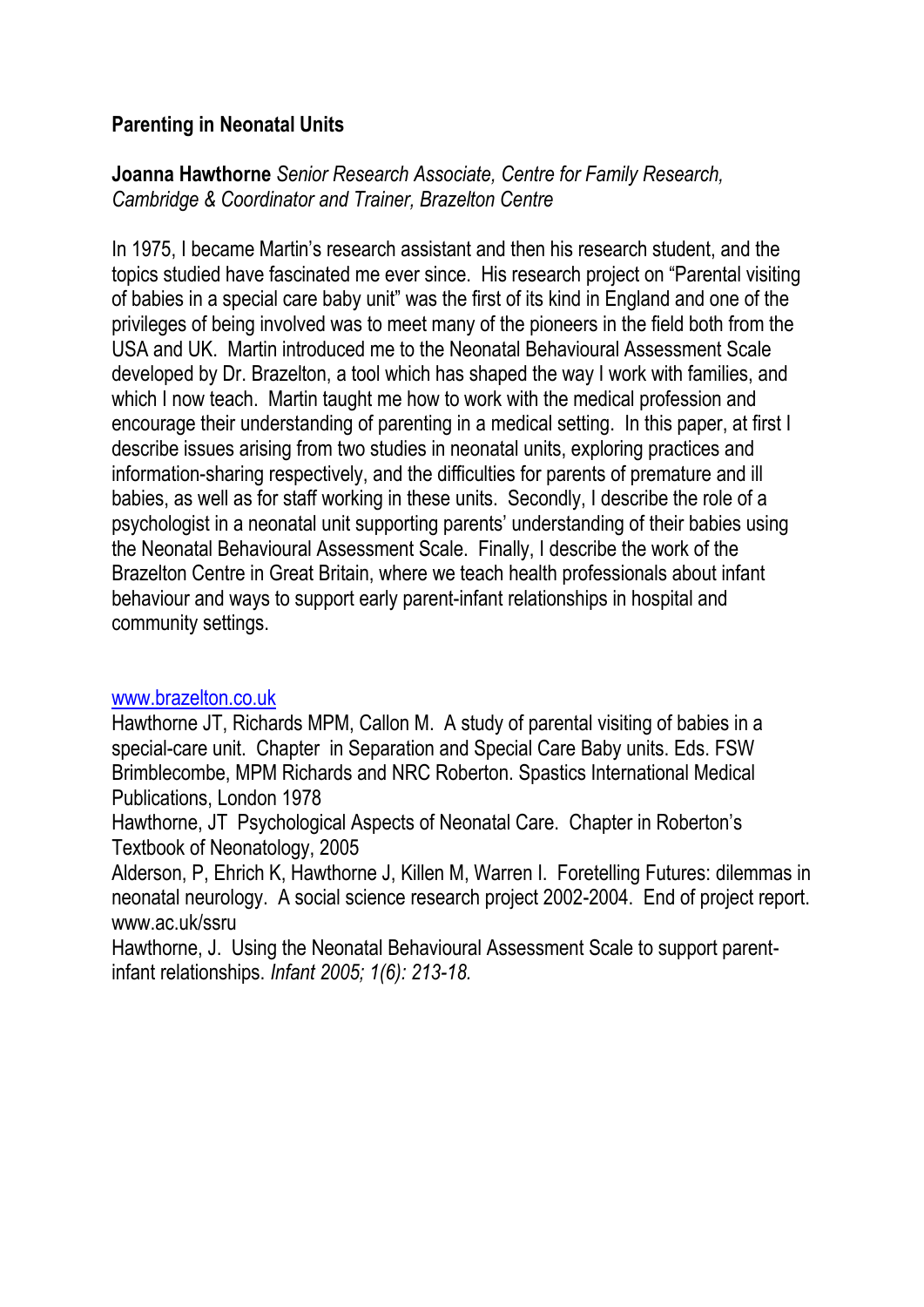# Session 2: Socio-legal aspects of family life

#### **Chair: Sharon Witherspoon** *Deputy Director, Nuffield Foundation, London*

One of the remarkable features of Martin Richards' work is not just the breadth of his interests, but the connections between them. His work not only spans but draws together interests in our human biology – in genetics and the physical process of birth – and interests in how these are socially organised, understood and lived – in families, in our thoughts about how we are linked with kin and how we decouple.

This has meant that Martin has made truly important contributions across a range of fields. I remember soon after coming to the Nuffield Foundation reading of some work he was doing on people's understanding of genetic relationships and thinking how brilliant it was of him to see that this was an empirical question and one likely to vary for different people in different societies at different times. It was more than just a quantitative way of asking anthropological questions (though it was that too): it was a way of using people's own conceptualisations of biological links as an intermediate variable in how families work.

In a way it seems to me that this is part of Martin's fundamental insight, one that has been central to his own work, but has also set an agenda for others: that the notion of family encompasses both biology and the social, and that both must be taken seriously as sites for empirical study. Maintaining this twin focus, and insisting on rigorous examination in an area that is all too often prey to one or other ideological viewpoint has been a great strength.

Of course, in different parts of the Nuffield Foundation we probably conceive of Martin himself in different ways. I know that my colleagues in the Nuffield Council of Bioethics, would probably think of him as a social geneticist, interested in genetic aspects of human behaviour, and a wise voice who understands both genetics and the social (and even rarer, someone who isn't a psychologist or psychiatrist with those skills). In my own area of work, his contributions to work on families and family law – especially keeping a central eye on how parental separation affects children and how that might differ under differing social arrangements – has been equally valued.

A final thought. Martin's research is not only work which sets a standard for others but work which has lured others to look at the issues that he has made his own. This is because he has engaged simultaneously with these issues, especially the family issues, both as intellectually exciting terrain, and as areas where informed engagement with social policy – and indeed social politics—was required. While it might have been easier for him if he hadn't, for instance, been drawn into policy discussions of parenting plans, the rest of us have cause to be grateful to him.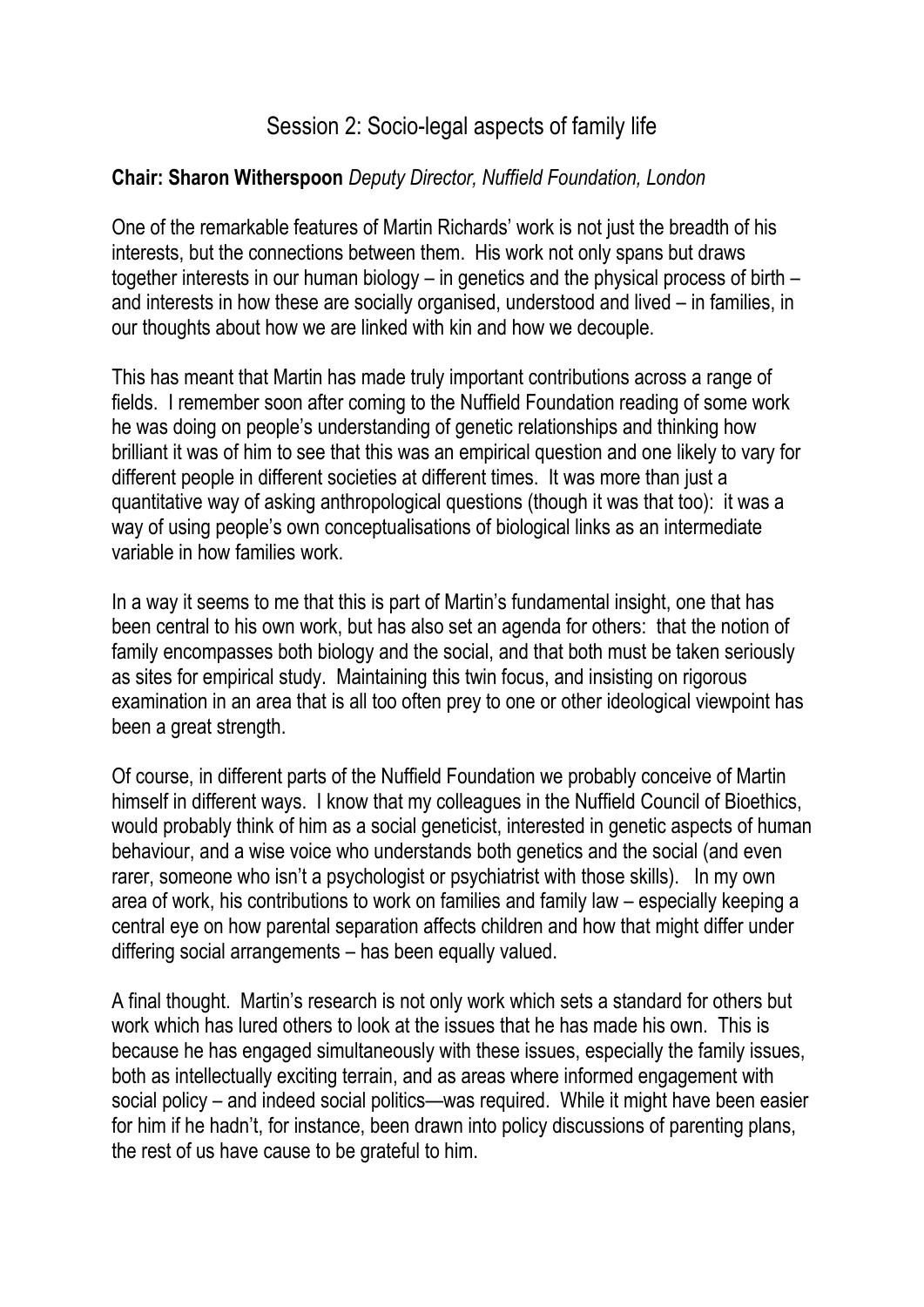He has shown that one can retain intellectual integrity and still work to ensure that at least some policy discussion is informed by evidence. Across a range of issues he has taken part in wider debates, in the best traditions of scientific citizenship.

So he has not only sniffed out important questions and made unique contributions to exploring them, not only set a standard by the quality of his work, but provided an example of how to engage in wider discussions using that work. All these have been a great gift to all of us, and an example to which younger social scientists should aspire.

## Family law and family policy

**Mavis Maclean** *CBE Co Director, Oxford Centre for Family Law and Policy, Department of Social Policy and Social Work, Oxford*

Working with Martin over the last 30 years has resembled an elegant game of tennis: there have been lobs into blue skies thinking, passing backhands of dazzling breadth of argument and net shots of cutting to the chase... and of course the ace serves.

His work on the impact on children of separation made a great impression on me, and we have both worked in this area ever since. His early work stimulated me to look at these issues in work with Michael Wadsworth using the 1946 cohort data. Martin then became interested in family mediation, which prompted me to look at other forms of professional intervention and support, and to study the work of family lawyers, first solicitors and currently the bar.

His work on Parenting plans made an important contribution to the development of policy in this area at the then Lord Chancellor's Department, now Department for Constitutional Affairs, and helped me in my role as Academic Adviser there through the last decade of family law reform.

His ability to cross disciplinary and national boundaries helped me to work between social policy and law, and made a major contribution to the setting up of the Oxford Centre for Family Law and Policy.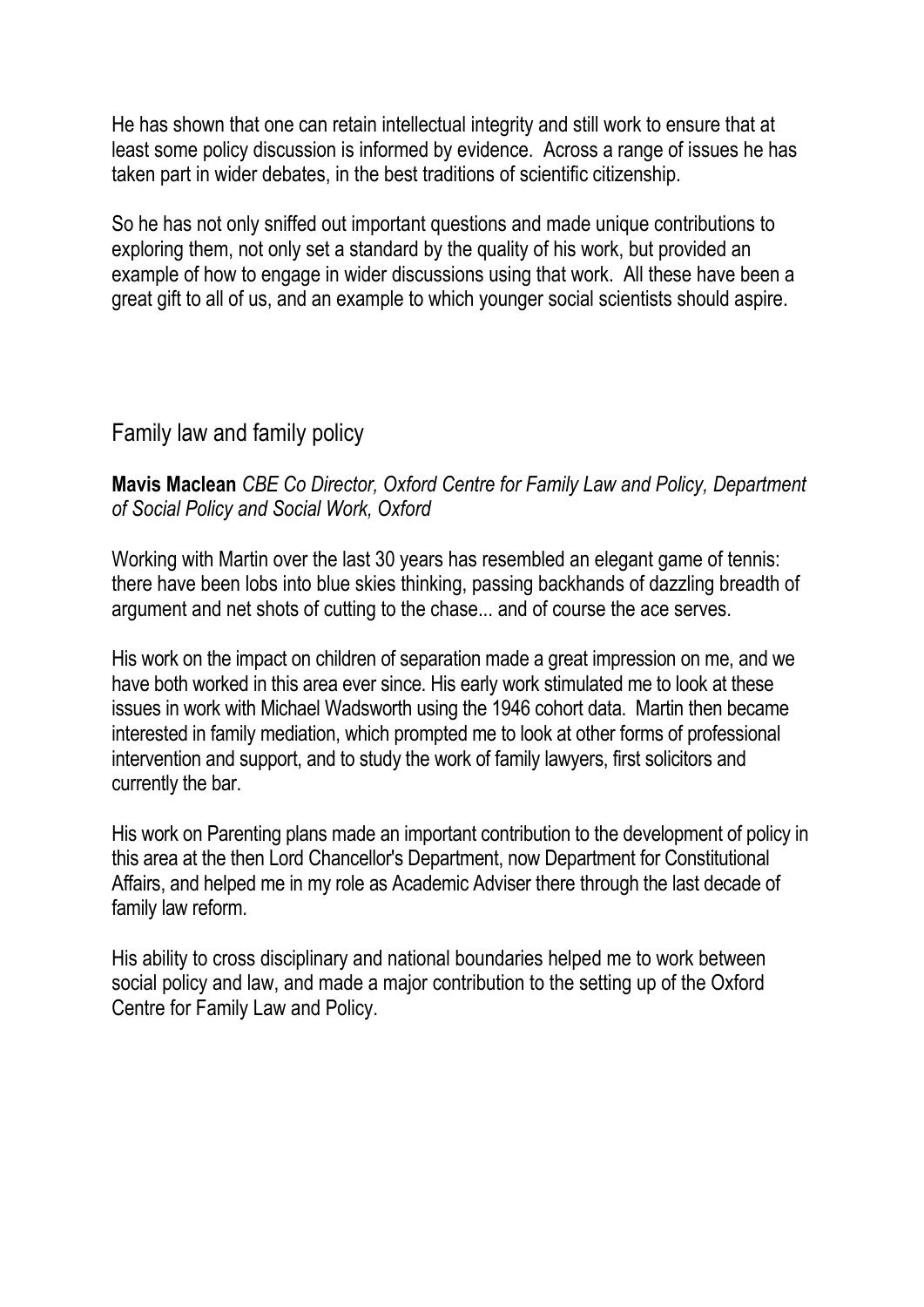#### **Imagining the future: rethinking children and childhood in research**

#### **Ginny Morrow** *Institute of Education, University of London*

Martin invited me to join the Centre for Family Research in 1992, and I worked at the centre for five years, firstly working with Martin on a Joseph Rowntree Foundation project preparing a literature review on transitions to adult, looking at the importance of family support for your people. Subsequently we received funding from Joseph Rowntree Foundation for a qualitative research project to explore children's understandings of the concept of 'family'. The project enabled me to expand ideas about ethics, methods and sociological research with children that I had begun to work on during my PhD research an area that I continue to work on as part of the 'new' social studies of childhood. Martin's support of myself and others in the Centre, particularly Judith Ennew and Antonella Invernizzi, has been important in encouraging what has become an exciting and important new area of study.

My presentation will draw on a pilot project recently funded by the Nuffield Foundation that Dr Jane Elliott (formerly a member of the CFR, now a colleague at Centre for Longitudinal Studies, Institute of Education, University of London) and I hold, that is analyzing a sample of short essays written by children who are part of the NCDS (National Child Development Study, the British birth cohort study based on a representative sample of over 17,000 infants born in a single week of 1958). When the children were aged 11 (in 1969) they completed a short questionnaire about leisure interests, preferred school subjects and expectations on leaving school, and they were asked to write a short essay on the following topic: 'Imagine you are now 25 years old. Write about the life you are leading, your interests, your home live and your work at the age of 25'. Apart from an attempt during the 1970s to analyze children's 'syntactic maturity', these essays have not been analyses before. My presentation describes the work Jane and I will be undertaking to code and analyze the essays, and I add some personal reflections about the following:

- The centrality of social context in understanding the essays;
- \* The ethics of social research with children;<br>Now ideas about objidred and objidheed are
- How ideas about children and childhood are changing in social research, and also in social policy fields.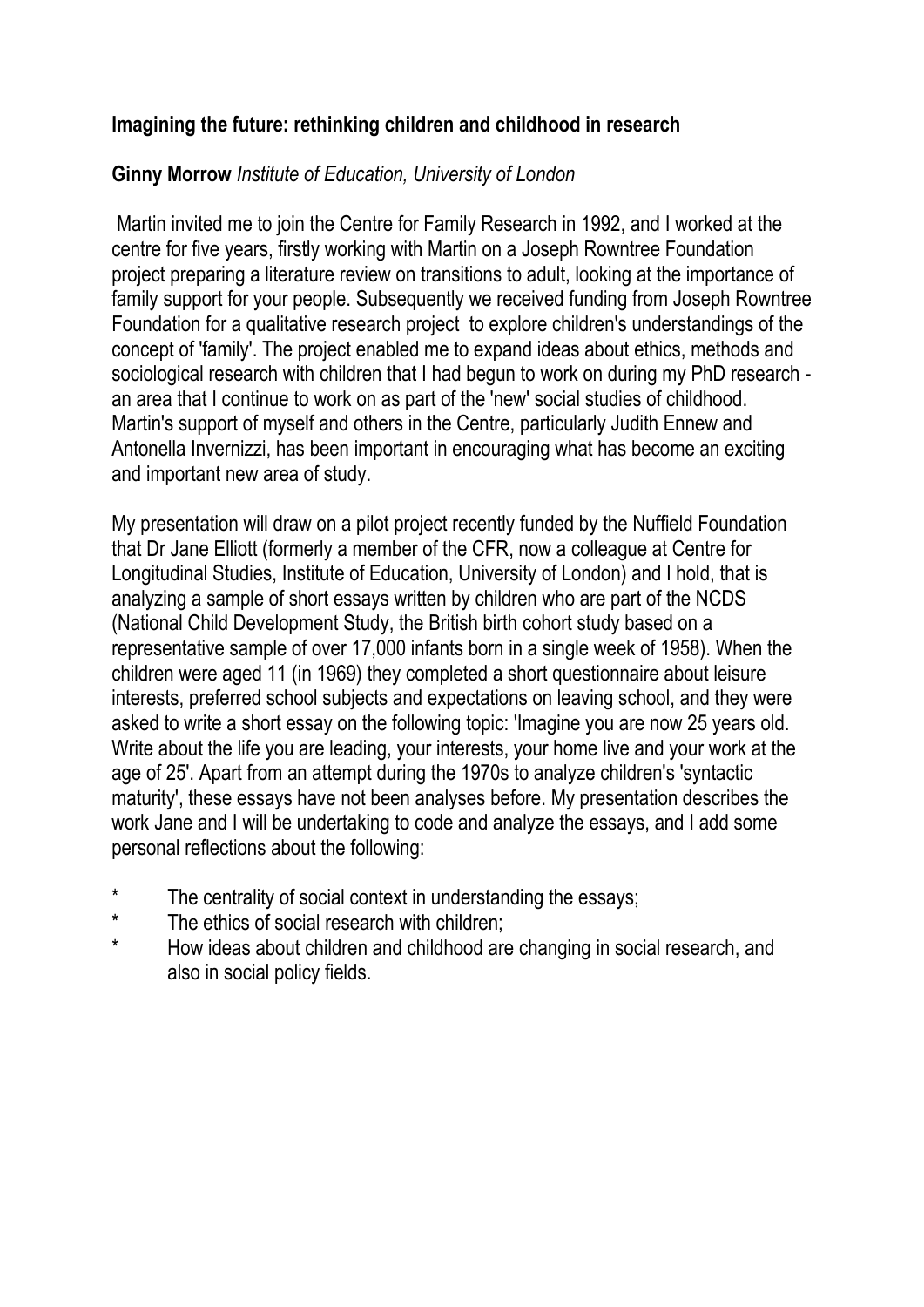# Session 3: Social and ethical dimensions of human genetics

#### **Chair: Angus Clarke** *Professor in Medical Genetics, University of Cardiff*

Martin's interest in human genetics developed organically out of his interest in "the family". He worked back to the root of things in his own particular way, pursuing his interest in children back to pregnancy and then further back to what comes before that. He published a set of key papers, beginning in 1989, on the issues that arise for mothers and families when they are faced by decisions about prenatal screening and prenatal genetic diagnosis. His approach was to look at the issues that arise for those involved and then develop ideas about how to tackle those issues or answer those questions. As always, he was generous with his thoughts and helped many of us develop our own set of research questions and even our own research programmes.

From the prenatal area, he extended across to another area where families were facing difficult issues in relation to genetic disease and genetic testing. This is the area of the familial cancers, especially familial breast and ovarian cancer. Learning from the families he studied, and in the process nurturing a vital group of junior researchers, he recognised the importance of lay understandings in contrast to the understandings of health professionals. While being fully at home in the world of the health professional and his concepts of risk and inheritance, Martin could think his way into other people's shoes and see that their concepts – even if "wrong" - would have important consequences for their use of genetic information and services. And this of course makes these lay ideas important to health professionals. More recently, he has developed an interest in historical ideas about inheritance – especially the application of certain eugenic ideas in the formation of "ideal" communities.

Martin has not only contributed in these ways to our collective understanding of genetics and its place in the lives of families, he has also made major contributions to the development of policy in the realm of human genetics. He has advised a number of social research centres focussed on genetics, influencing if not directing their research agenda. He sat on the Wellcome Trust's Biomedical Ethics Panel, and that was responsible for a major boost to the UK research into the social and ethical aspects of human genetics research and practice, supporting those who wished to see a range of research methodologies applied to this area. At an important time, he spoke up for investment in qualitative research, without which the worlds of clinical genetics and medical ethics would scarcely have begun to relate to each other. He worked on the Human Genetics Commission, chairing the working party that recently issues a report on human reproduction. And he has made important contributions in other ways – in writing and editing, as an examiner, on a Nuffield Council working party.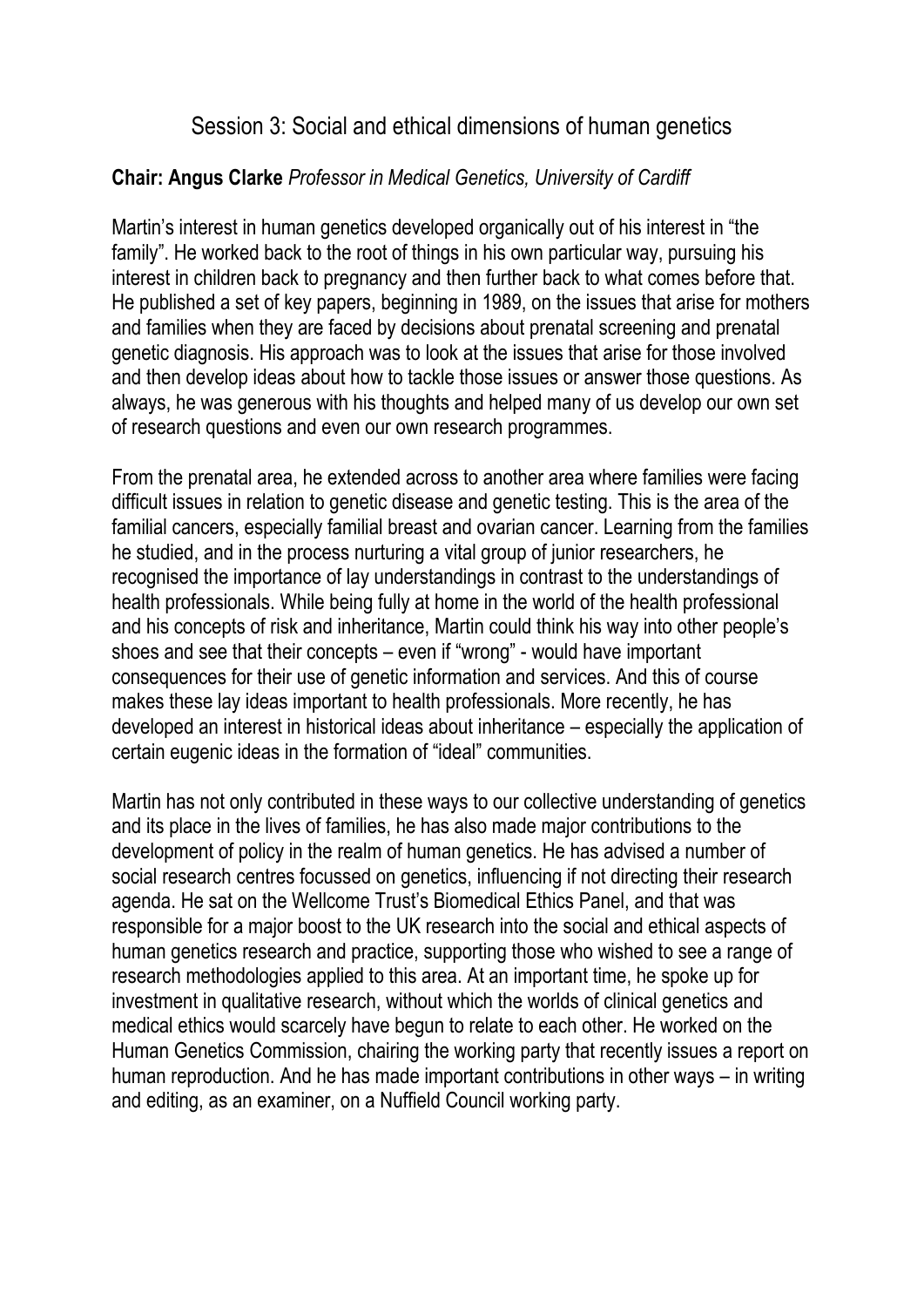Martin has given his time and energy unreservedly – in part to further research itself but also to ensure that the social research and the human genetics research itself are used wisely, for the benefit of the whole community.

The Troubled Helix: A decade on……. Theresa M. Marteau. Professor of Health Psychology, Kings College, London

The Troubled Helix (Cambridge University Press, 1996) grew out of a series of meetings that Martin Richards and I co-hosted in London and Cambridge from 1990 involving the few psychologists and social scientists in the UK with a growing interest in the social and psychological consequences of the new genetics. The book provides first hand accounts of those living with genetic risk, as well as reviews and critiques of the new genetics from many other perspectives including those of clinical medicine, sociology, psychology, decision theory, law, philosophy, anthropology and history. The book remains in print, with a health citation index suggesting that, while the volume of research in this area has increased rapidly over the past ten years, these initial critiques continue to have value.

Lay concepts of inheritance and the family have been an enduring interest of Martin's which he elaborated upon in The Troubled Helix. By illustrating how people's concepts of inheritance relate to their ideas of kinship he provides an eloquent account of why these often clashed with Mendelian explanations of inheritance. This work has been influential both in teaching geneticists and in stimulating research that takes as its starting point representations of the individual confronting novel information, a frequently neglected cornerstone of much psychology and sociology.

The focus of research activity in the psychological and social consequences of the new human genetics has evolved, while increasingly taking as its starting point the individual's salient concepts. Ten years ago, the research focus was upon the emotional impact of genetic testing. The emotional toll upon those undergoing predictive genetic testing has not been as great as expected. In part reflecting this finding and the growing interest in the genetics of common complex conditions, the research focus has now shifted towards understanding the behavioural impact of genetic risk information with a view to ascertaining whether including genotype analyses as part of risk assessments for such common complex conditions as heart disease or diabetes enhances or diminishes motivation to engage in risk-reducing behaviours. Recent studies highlight the utility of understanding this impact within the context of individual's representations of risks, the tests used to ascertain these risks and the actions suggested to reduce the risks.

Research on the psychological and social aspects of the new human genetics will continue to grow and evolve, enriched by Martin's past and continuing contributions that alert us to the importance of starting with the sense that the individual makes of the risks she or he confronts.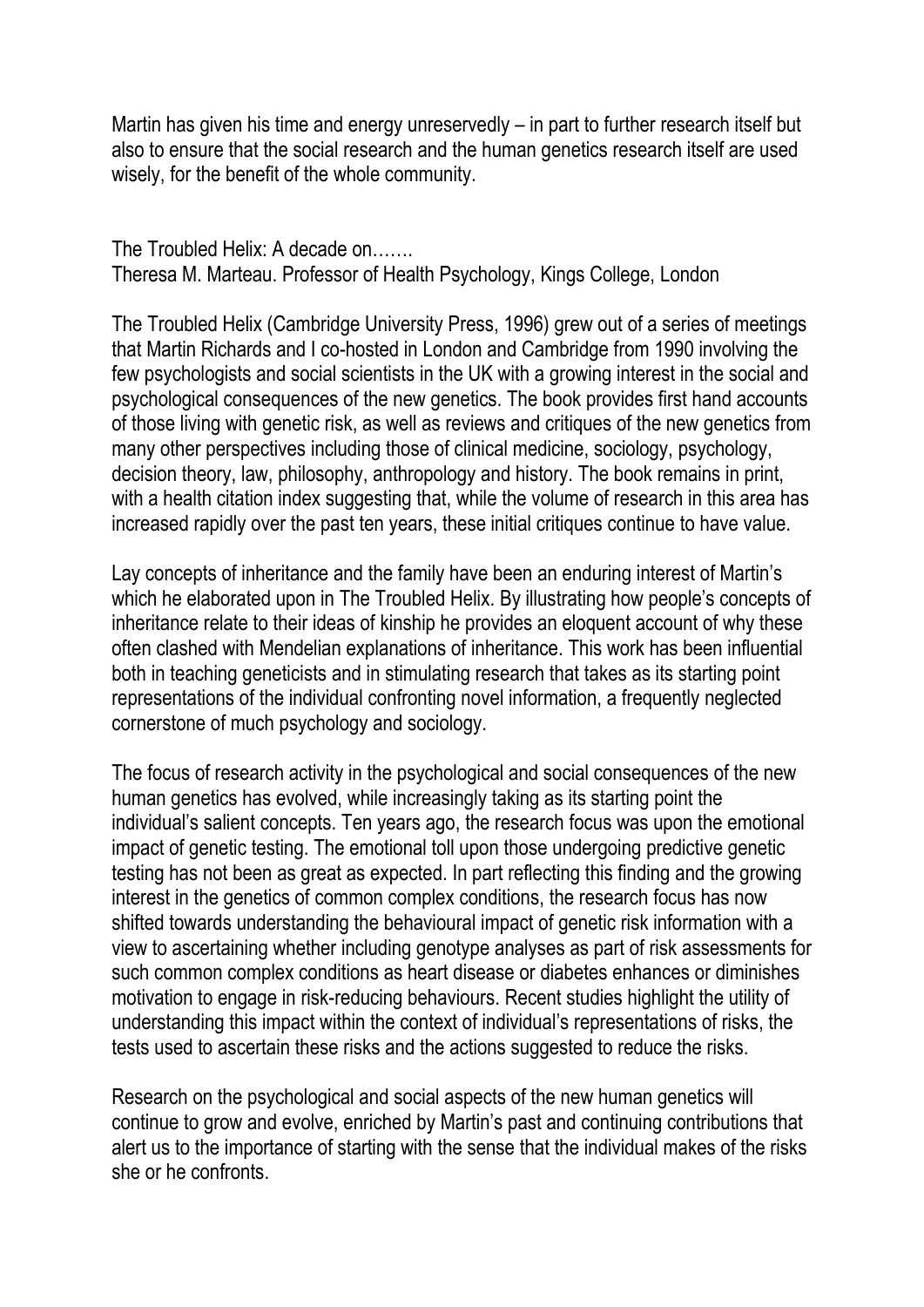#### **Families and genetics: the biological and social**

#### **Nina Hallowell** *Lecturer in Public Health Sciences, University of Edinburgh*

I joined the Centre for Family Research in January 1994 to work on an MRC funded project - Families and Genetic Disorders. The team was lead by Jo Green and Martin and included myself, Helen Statham and Frances Murton. The MRC project was, for want of a better word, multi –stranded, involving: a prospective study of genetic counselling for breast and ovarian cancer, a study of women who failed to meet the criteria for inclusion on a research register and a study of families affected with NF1 (Neurofibromatosis). What tied all of these together was the theme of lay understanding of genetics – and this provided a fertile ground for many academic arguments within the group at our Wednesday lunchtime meetings. During the course of the project I became fascinated with the ways in which our participants drew upon discourses of responsibility in order to justify their actions with regard to their genetic risks, and this has continued to be a constant theme in my research ever since.

In my presentation I will describe some recently completed research with men who have undergone genetic testing for hereditary breast and ovarian cancer. I will describe how the participants used the concept of responsibility to justify their decision to undergo testing while at the same time drawing upon deterministic discourses to absolve themselves of blame for putting their family at risk. I will argue that the juxtaposition of deterministic and voluntaristic discourses within these accounts is important for these men as it enables them to present themselves as caring, responsible parents.

#### **With many thanks to the sponsors of the day**